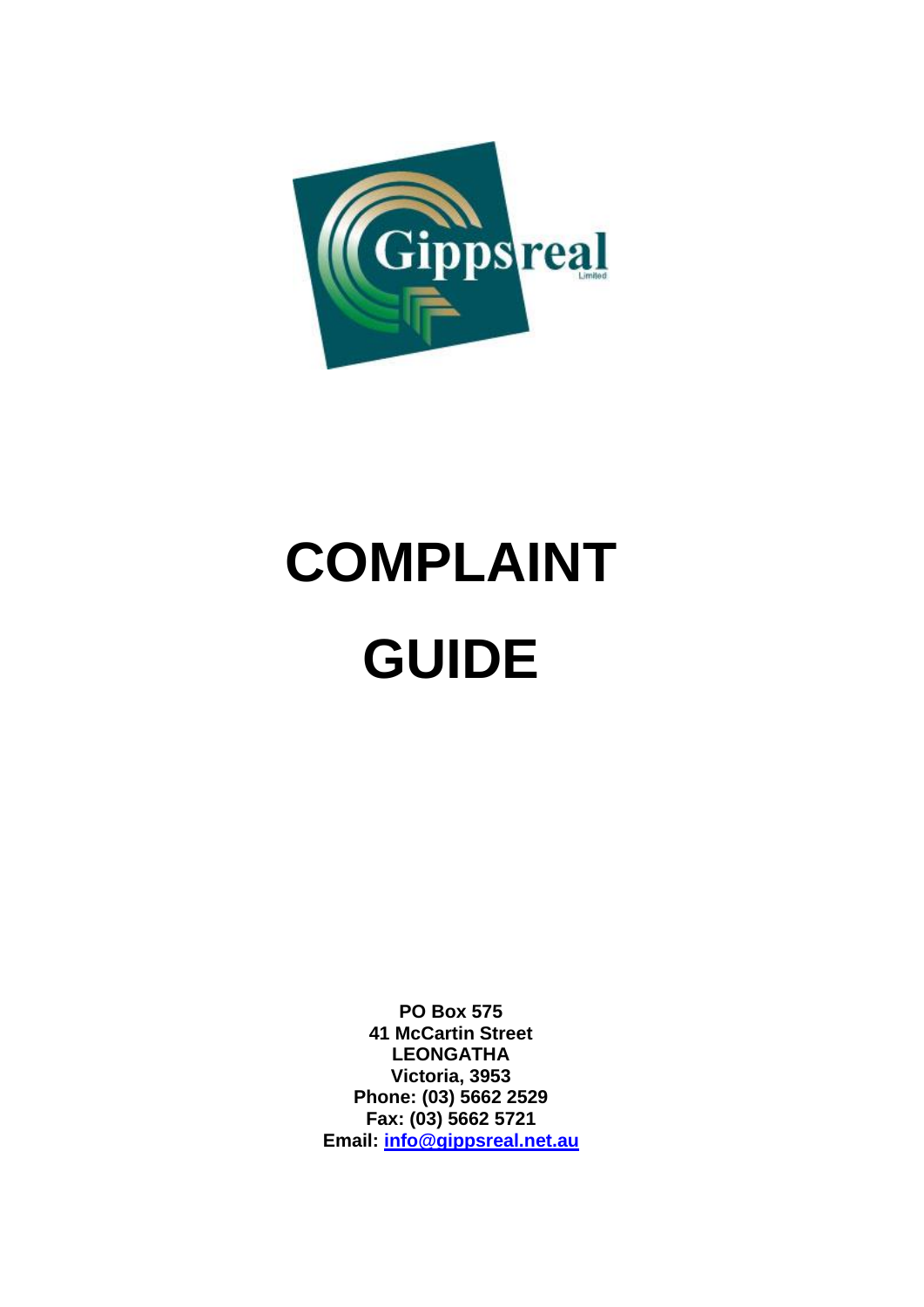#### **Who can make a Complaint**

- Any retail investor who is a member of the Gippsreal Mortgage Scheme may lodge a complaint with Gippsreal about any matter relating to their investment, including privacy complaints.
- Any borrower who has a NCCP regulated loan with Gippsreal may lodge a complaint with Gippsreal about any matter relating to their loan, including privacy complaints.

#### **How to make a Complaint**

- By phone: (03) 5662 2529
- In writing: please send us the full details of your complaint together with any supporting documents to:

## **Complaints Officer**

Gippsreal Limited

41 McCartin Street

PO Box 575

Leongatha VIC 3953

Email: [info@gippsreal.net.au](mailto:info@gippsreal.net.au)

Fax: (03) 5662 5721

#### **Objective**

 Gippsreal is actively committed to the effective and efficient handling of complaints and resolution of disputes. Wherever possible Gippsreal will seek to resolve complaints or disputes directly through its internal dispute resolution procedures with the intent of achieving a satisfactory early resolution of the complaint or referral out to external resolution mechanisms.

#### **Complaints handling procedures**

- Gippsreal's Complaints Officer will acknowledge receipt of a complaint within 24 hours, or as soon as reasonably possible.
- Within seven days of the complaint being made, Gippsreal will advise how the complaint will be handled, including:
	- i. our understanding of the complaint;
	- ii. that the organisation/agency is conducting an investigation (if applicable);
	- iii. the Complaints Officer's name and contact details;
	- iv. where possible how the Complaints Officer is independent of the person responsible for the complaint;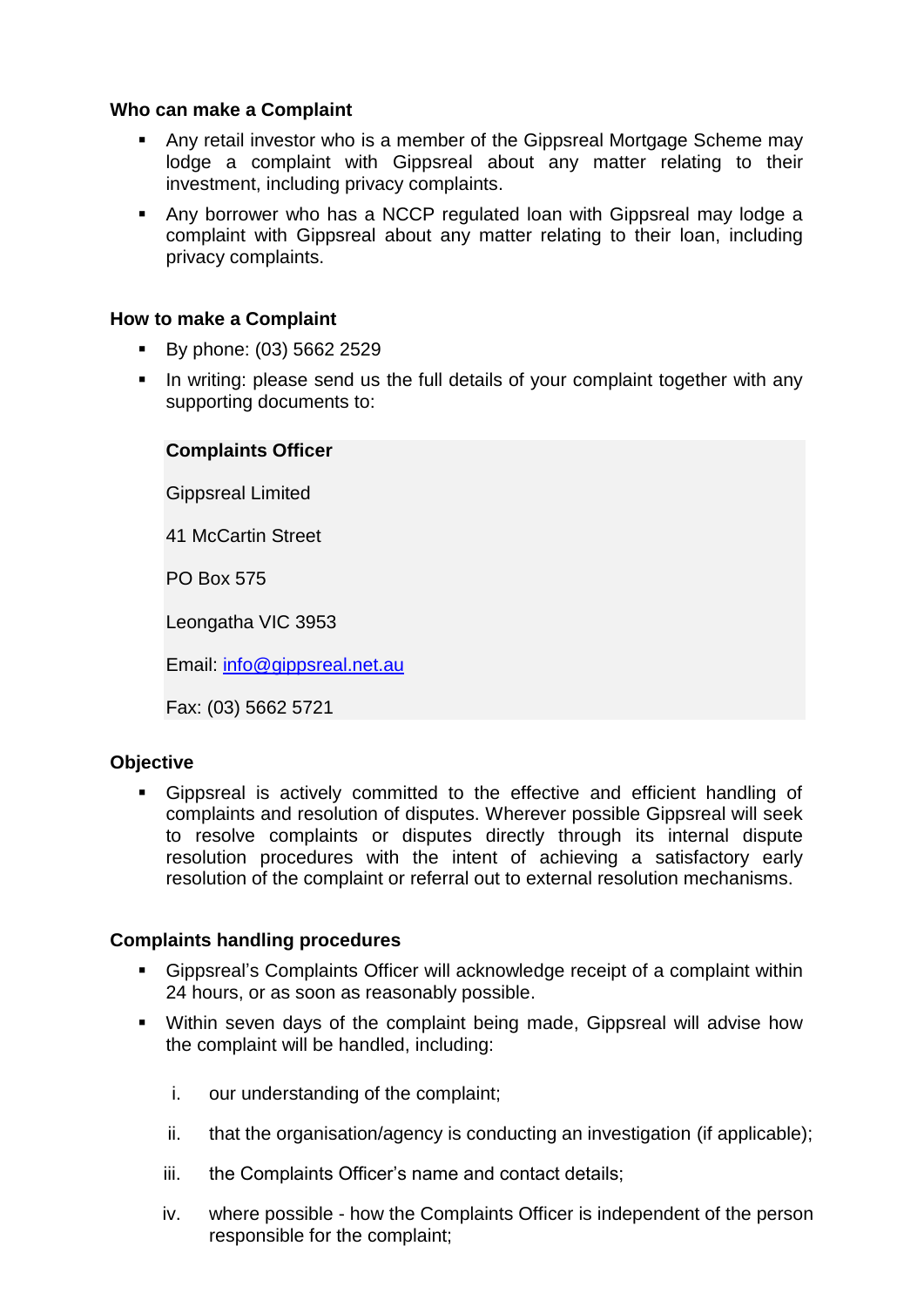- v. a request that the complainant outline what they expect as an outcome; and
- vi. when we will contact the complainant again.
- If the complaint relates to credit-related information that a credit reporting body holds, Gippsreal will notify the credit reporting body in writing of the making of the complaint as soon as practicable after it is made, and the making of a decision about the complaint as soon as practicable after it is made.
- **The Complaints Officer will then investigate the complaint. If Gippsreal does** not have sufficient information, we will contact you or other relevant parties involved seeking the required further information.
- If within 5 business days of receiving the complaint:
	- i. Gippsreal resolves the complaint to your satisfaction or gives you an explanation and/or apology when we can take no further action to reasonably address the complaint;
	- ii. the complaint is not about a hardship; and
	- iii. you have not requested a formal response,

no formal response is required from Gippsreal.

 Otherwise, the Complaints Officer will provide you with a formal written response advising the outcome of Gippsreal's decision and the reasons for the decision. The timeframe for communicating Gippsreal's decision will depend on the type of the complaint, as summarised in the following table:

| Standard complaints                                                                                                 | No later than 30 calendar days after receiving the<br>complaint.                                                                                                                                      |
|---------------------------------------------------------------------------------------------------------------------|-------------------------------------------------------------------------------------------------------------------------------------------------------------------------------------------------------|
| Credit-related<br>complaints involving<br>default notices                                                           | No later than 21 calendar days after receiving the<br>complaint.                                                                                                                                      |
| Credit-related<br>complaints involving<br>hardship notices or<br>requests to postpone<br>enforcement<br>proceedings | No later than 21 calendar days after receiving the<br>complaint. Exceptions apply if Gippsreal does not<br>have sufficient information to make a decision, or<br>if they reach an agreement with you. |